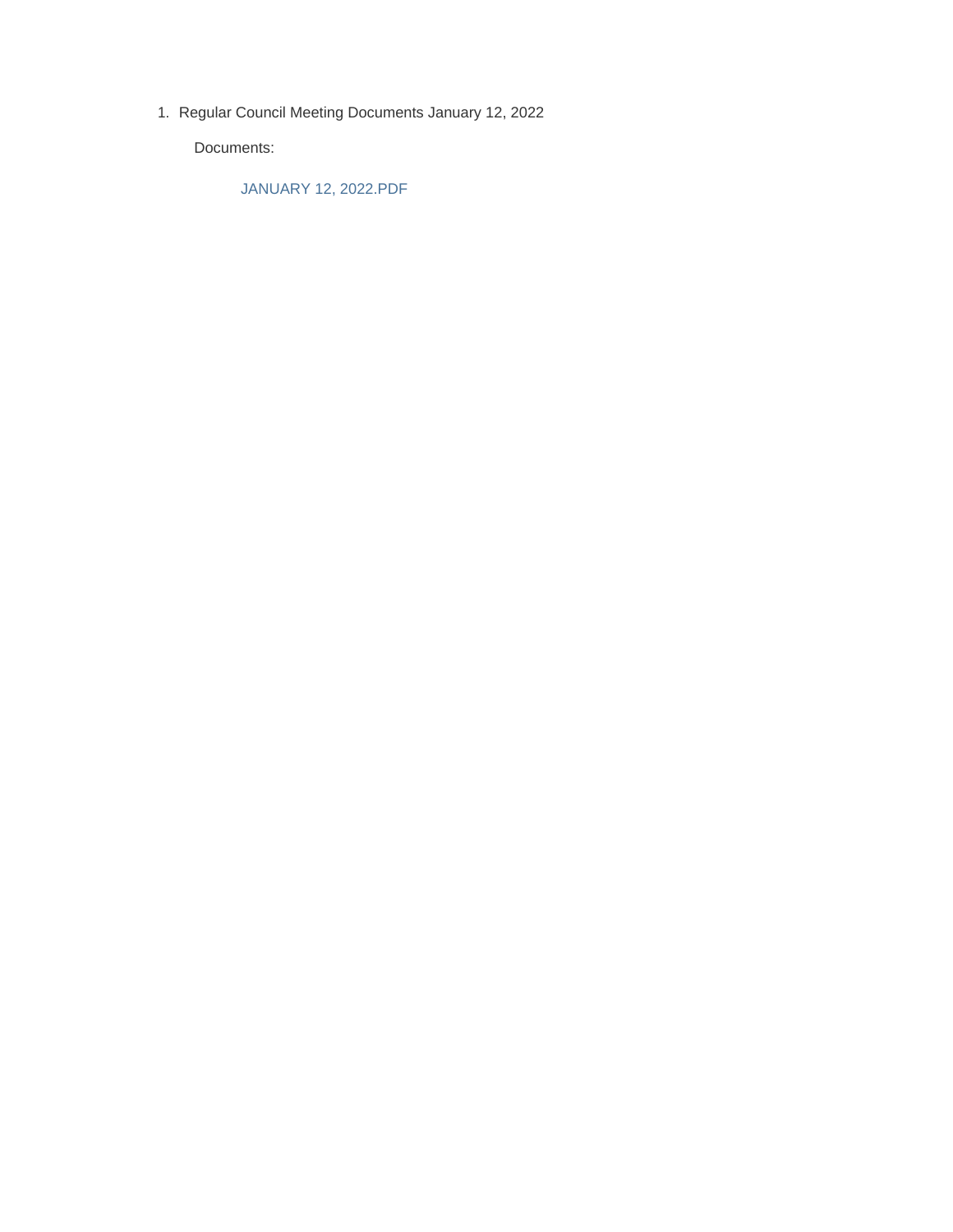#### **AGENDA REGULAR MEETING January 12, 2022**

The following is the Agenda for the Regular Council Meeting of the Borough of Pompton Lakes Mayor and Council, a Municipal Corporation in the County of Passaic. The Meeting will begin at 7:30pm on January 12, 2022 in the Municipal Building. Consistent with the New Jersey Open Public Meetings Act, the Meeting will be opened for public comments. Public comments may be made at designated times during the meeting and may be submitted in writing to be read aloud during the meeting. Comments to be read at the meeting must be submitted at least 24 hours prior to the meeting by email or to the Clerk's office at 25 Lenox Avenue, Pompton Lakes, NJ and must be of a length that can reasonably be read within the time limit for public comment.

**1. CALL TO ORDER** – Mayor Michael Serra

## **PRAYER**

## **SALUTE TO FLAG**

**STATEMENT OF COMPLIANCE**: "In conformance with the Open Public Meetings Law, Public Law 1975, Chapter 231, adequate notice of this Meeting setting forth the time, date, place and purpose of this regular Meeting through notice posted on the Bulletin Board in the Municipal Building, mailed to all who had requested and paid for same, and published in the Suburban Trends.

**ROLL CALL:** Mayor Michael Serra

 Council President Jennifer Polidori Councilman William Baig Councilman Bobby Cruz Councilman Erik DeLine Councilwoman Maria Kent Councilman Ekamon Venin

## **Borough Officers:**

Mark J. Semeraro, Borough Attorney Kevin Boyle, Borough Administrator Elizabeth Brandsness, Municipal Clerk

## **MAYOR PRESENTATIONS AND UPDATES:**

## **2. MEETING OPEN FOR PUBLIC COMMENTS:**

| Motion to open the Meeting for Public Comments___Second___All in favor___Nays___  |  |  |
|-----------------------------------------------------------------------------------|--|--|
| Motion to close the Meeting for Public Comments___Second___All in favor___Nays___ |  |  |

## **3. APPROVAL OF MINUTES:**

Motion to approve the following Minutes\_Second\_\_. All in favor\_\_\_, Nays\_\_\_.

 Regular Meeting Minutes December 8, 2021 Reorganization Meeting Minutes of January 5, 2022

## **4**. **AUTHORIZED BILLS AND CLAIMS**: Motion to approve the following Bill Lists Second \_\_\_. All in favor \_\_\_Nays\_\_\_.

| <b>Current Fund</b>        |    |
|----------------------------|----|
| Capital Fund               |    |
| <b>Recreation Trust</b>    |    |
| Unemployment               |    |
| Dog Trust Account          |    |
| <b>Other Trust Account</b> |    |
| Clerk's Account            | \$ |
| <b>Open Space Trust</b>    |    |

# **5. PRESENTATION OF PETITIONS:**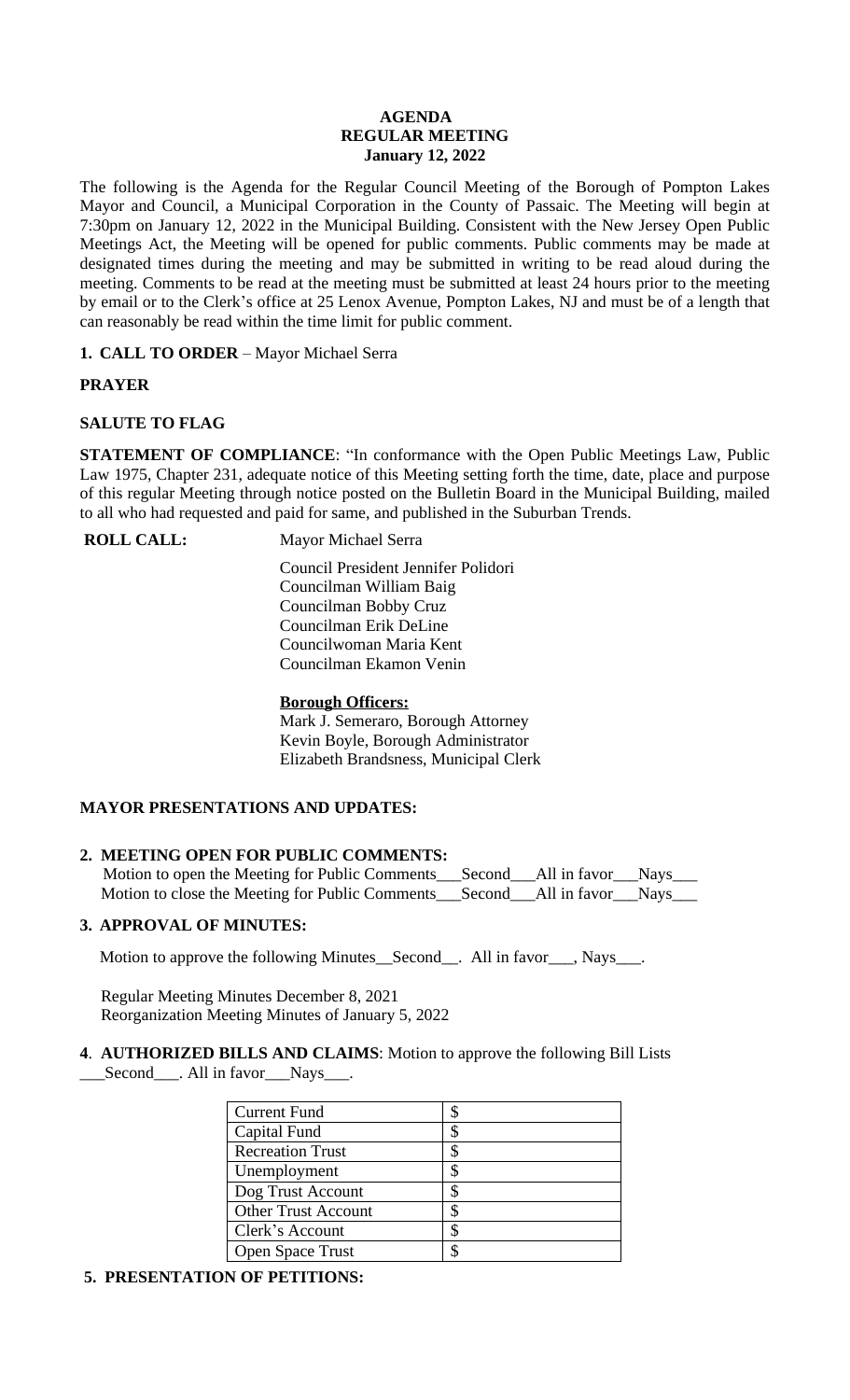#### **6. CONSENT AGENDA – RESOLUTIONS**:

*(Does Any Councilperson Require Any Consent Agenda Item To Be Pulled For Separate Actions?)*

**WHEREAS,** the Mayor and Council of the Borough of Pompton Lakes has reviewed the Consent Agenda consisting of various proposed Resolutions; and

**WHEREAS**, the Mayor and Council of the Borough of Pompton Lakes **(***does / does not***)** desire to remove Resolutions for individual action from that Agenda.

**NOW, THEREFORE, BE IT RESOLVED** that the following resolutions on the Consent Agenda are hereby approved:

- 1. Resolution 22-27 Resolution Authorizing The Execution Of An Agreement Confirming Clarifications To A Mutual Easement Over Block 7400 Lots 10 And 11
- 2. Resolution 22-28 Resolution Authorizing The Award And Execution Of A Contract For The Provision Of Community Fireworks With Garden State Fireworks, Inc. At A Cost Of \$10,000 Per Season
- 3. Resolution 22-29 Resolution Authorizing The Proper Borough Officials To Apply For The Recycling Tonnage Grant
- 4. Resolution 22-30 Appointing A Fund Commissioner And Safety Delegate To Represent The Borough Of Pompton Lakes In The Morris County Municipal Joint Insurance Fund
- 5. Resolution 22-31 Authorizing Retainer Agreement For Cable Television Station Maintenance Services With Video Plus In An Amount Not To Exceed \$4,000.00
- 6. Resolution 22-32 Authorizing Retainer Agreement For Cable Television Consulting Services With Graphic Detail, Inc. In An Amount Not To Exceed \$4,000.00
- 7. Resolution 22-33 Authorizing The Execution Of Licensing Agreement With ASCAP
- 8. Resolution 22-34 Authorizing Nicholas Agnoli, P.E., Agnoli Engineering, LLC To Provide Professional Consulting Services Necessary For The Continuance Of Community Rating System (CRS) Program
- 9. Resolution 22-35 Authorizing A Contract For The Acquisition Of Goods Or Services Pursuant To NJSA 19:44A-20.4 And/Or NJSA 19:44A-20.5 With Rini O'Neil, PC
- 10. Resolution 22-36 Authorizing A Contract For The Acquisition Of Goods Or Services Pursuant To NJSA 19:44A-20.4 And/Or NJSA 19:44A-20.5 With Melick-Tully & Associates, P.C.
- 11. Resolution 22-37 Resolution Authorizing The Award Of A Contract To Gaeta Recycling Co., Inc. For Marketing Recyclable Materials
- 12. Resolution 22-38 A Resolution Authorizing The Execution Of A Shared Services Agreement With The Borough Of Ringwood For Storm Water System Cleaning Services Through December 31, 2022
- 13. Resolution 22-39 Authorizing A Contract For The Acquisition Of Goods Or Services Pursuant To NJSA 19:44A-20.4 And/Or 19:44A-20.5 With James P. Cutillo & Associates
- 14. Resolution 22-40 Authorizing A Contract For The Acquisition Of Goods Or Services Pursuant To NJSA 19:44A-20.4 And/Or NJSA 19:44A-20.5 With Darmofalski Engineering Associates, Inc.
- 15. Resolution 22-41 Authorizing A Contract For The Acquisition Of Goods Or Services Pursuant To NJSA 19:44A-20.4 And/Or NJSA 19:44A-20.5 With DMK Services, LLC
- 16. Resolution 22-42 Appointment Of John Heinrich To The Position Of Laborer 1 With The Department Of Public Works
- 17. Resolution 22-43 Accepting The Retirement Of Matthew J. Giller From The Pompton Lakes Department Of Public Works
- 18. Resolution 22-44 Appointment Of Carmelina K. Fusaro To The Position Of Secretary To The Board Of Adjustment And Planning Board
- 19. Resolution 22-45 Authorizing A Contract For The Acquisition Of Goods Or Services Pursuant To NJSA 19:44A-20.4 And/Or 19:44A-20.5 With NW Financial Group, LLC
- 20. Resolution 22-46 Authorizing A Contract For The Acquisition Of Goods Or Services Pursuant To NJSA 19:44A-20.4 And/Or NJSA 19:44 A-20.5 With Solitude Lakes Management
- 21. Resolution 22-47 Authorizing A Contract For The Acquisition Of Goods Or Services Pursuant To NJSA 19:44A-20.4 And/Or NJSA 19:444A-20.5 And Pursuant To NJSA 40A:11-4.1(h) With Apruzzese, McDermott, Mastro & Murphy, P.C.
- 22. Resolution 22-48 Authorizing A Contract For The Acquisition Of Goods Or Services Pursuant To NJSA 19:44A-20.4 And/Or NJSA 19:44A-20.5 With Mitchell Humphrey & Co.
- 23. Resolution 22-49 Authorizing A Contract For The Acquisition Of Goods Or Services Pursuant To NJSA 19:44A-20.4 And/Or NJSA 19:44A-20.5 With Triad Associates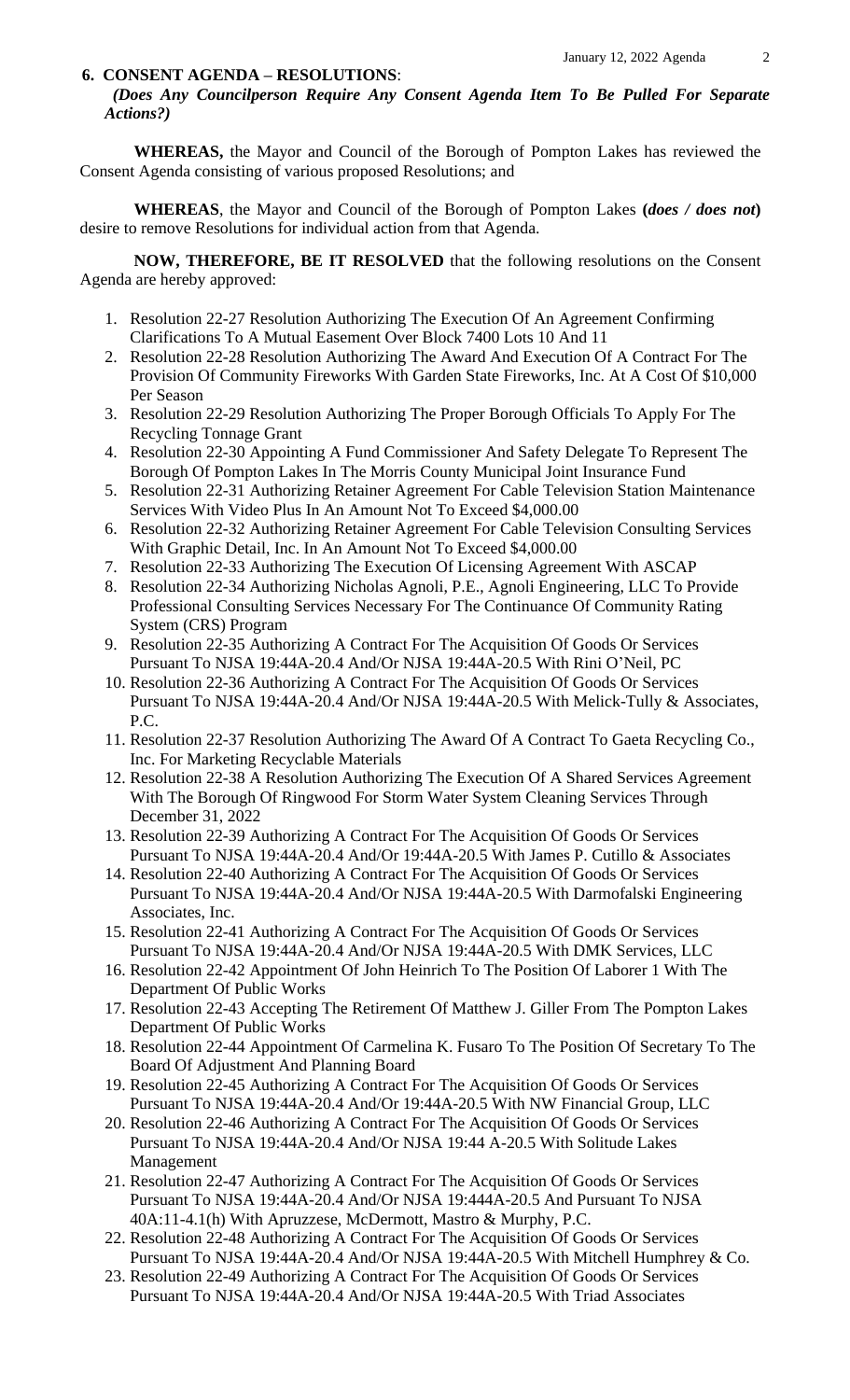- 24. Resolution 22-50 Authorizing A Contract For The Acquisition Of Goods Or Services Pursuant To NJSA 19:44A-20.4 And/Or NJSA 19:44A-20.5 With Phoenix Advisors, LLC
- 25. Resolution 22-51 Authorizing A Contract For The Acquisition Of Goods Or Services Pursuant To NJSA 19:44A-20.4 And/Or 19:44A-20.5 With EcolSciences, Inc.
- 26. Resolution 22-52 Authorizing Agreement With Jobs 4 Blue To Provide Administrative Services Related To Off-Duty Employment For The Pompton Lakes Police Department
- 27. Resolution 22-53 Authorizing A Contract For The Acquisition Of Goods Or Services Pursuant To NJSA 19:44A-20.4 And/Or NJSA 19:44A-20.5 With H2M Associates, Inc.
- 28. Resolution 22-54 Authorizing A Contract For The Acquisition Of Goods Or Services Pursuant To NJSA 19:44A-20.4 And/Or NJSA 19:44A-20.4 And/Or NJSA 19:44A-20.5 With Stormwater Compliance Solutions, LLC
- 29. Resolution 22-55 Authorizing Harriet's Lawn Service To Undertake Emergency Property Maintenance On Property Deemed Vacant Or Abandoned By The Borough's Property Maintenance Officer
- 30. Resolution 22-56 Authorizing A Contract For The Acquisition Of Goods Or Services Pursuant To NJSA 19:44A-20.4 And/Or NJSA 19:44A-20.5 With Millennium Strategies, LLC
- 31. Resolution 22-57 Resolution Authorizing The Settlement Of A Tax Appeal Valbruna Stainless, Inc. v. Borough Of Pompton Lakes Block 100, Lot 3.01
- 32. Resolution 22-58 Authorizing Payment In Lieu Of Health Benefits To Qualified Borough Employees
- 33. Resolution 22-59 Authorizing The Execution Of A Shared Services Agreement With The Borough Of Riverdale For Construction Code Services Through December 31, 2025
- 34. Resolution 22-60 Appointing Bernadette Chillemi As Secretary To The Open Space And Environmental Protection Committees
- 35. Resolution 22-61 Resolution Authorizing The Settlement Of A Tax Appeal 525 Wanaque Avenue Associates v Borough Of Pompton Lakes Block 7400, Lot 11
- 36. Resolution 21-62 Awarding The Bid And Authorization To Execute a Contract For Electrical System Work At Borough Facilities To TSUJ Corp. For A Two Year Period Commencing January 1, 2022
- 37. Resolution 22-63 Authorizing The Execution Of A Shared Services Agreement With The Borough Of Wanaque For Payroll Administration And Processing Services Effective January 1, 2022 Through December 31, 2022
- 38. Resolution 22-64 Declaring An Emergency For Purposes Of Awarding A Contract For Repair To Truck #1 2012 International Garbage Truck
- 39. Resolution 22-65 Authorizing A Contract For The Acquisition Of Goods Or Services Pursuant To NJSA 19:44A-20.4 And/Or NJSA 19:44A-20.5 With Skyline Cleaning Services, LLC
- 40. Resolution 22-74 Authorizing The Approval Of Pay Estimate #4 To 4 Clean Up, Inc. In Connection With The Pond Hole Parking Lot Improvement Project In The Amount Of \$215,617.98
- 41. Resolution 22-75 Appointing Part Time Telecommunication Officers For Employment In Pompton Lakes Police Department
- 42. Resolution 22-76 Authorizing Transfer Of Appropriation In The 2021 Budget

Motion to approve the Resolutions\_\_\_, Second\_\_\_. All in favor\_\_\_, Nays\_\_\_.

# **7. RESOLUTIONS FOR SEPARATE ACTION (ROLL CALL)**

- 1. Resolution 22-66 Authorizing A Contract For The Acquisition Of Goods Or Services Pursuant To NJSA 19:44-20.4 And/Or NJSA 19:44A-20.5 And Pursuant To NJSA 40A:11-4.1(h) With Atlantic Health System / Chilton Occupation Health Center Roll Call:
- 2. Resolution 22-67 Authorizing A Contract For The Acquisition Of Goods Or Services Pursuant To NJSA 19:44A-20.4 And/Or NJSA 19:44A-20.5 And Pursuant To NJSA 40A:11-4.1(h) Atlantic Health System/Chilton Medical Center (Nursing Services) Roll Call:
- 3. Resolution 22-68 Authorizing A Contract For The Acquisition Of Goods Or Services Pursuant To NJSA 19:44A-20.4 And/Or NJSA 19:44A-20.5 With Robert Beinfield, Esq. Of Hawkins, Delafield And Wood, LLP Roll Call:
- 4. Resolution 22-69 Authorizing A Contract For The Acquisition Of Goods Or Services Pursuant To NJSA 19:44A-20.4 And/Or NJSA 19:44A-20.5 With Wielkotz & Company, LLC (Cerullo) Roll Call: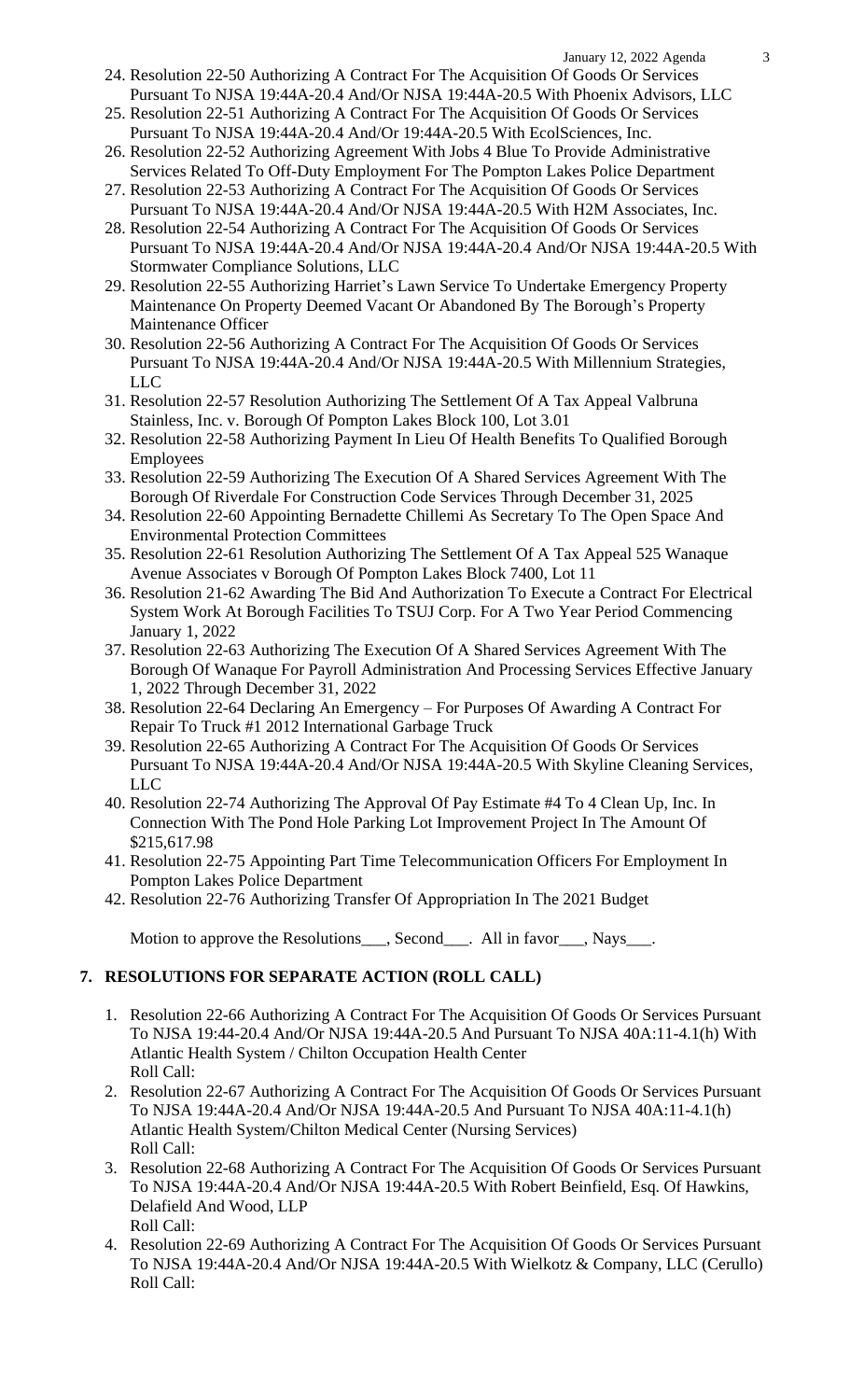- 5. Resolution 22-70 Authorizing A Contract For The Acquisition Of Goods Or Services Pursuant To NJSA 19:44A-20.4 And/Or NJSA 19:44A-20.5 With Hundertmark Agency Roll Call:
- 6. Resolution 22-71 Authorizing A Contract For The Acquisition Of Goods Or Services Pursuant To NJSA 19:44A-20.4 And/Or NJSA 19:44A-20.5 And Pursuant To NJSA 40A:11-4.1(h) Ferriero Engineering Roll Call:
- 7. Resolution 22-72 Authorizing A Contract For The Acquisition Of Goods Or Services Pursuant To NJSA 19:444A-20.4 And/Or NJSA 19:44A-20.5 With Mark J. Semeraro Of Decotiis, Fitzpatrick, Cole & Giblin, LLP, As Municipal Attorney Roll Call:
- 8. Resolution 22-73 Authorizing A Contract For The Acquisition Of Goods Or Services Pursuant To NJSA 19:44A-20.4 And/Or NJSA 19:44A-20.5 And Pursuant To NJSA 40A:11-4.1(h) With Atlantic Health System/Chilton Medical Center For Community Health Education Roll Call:
- **8. INTRODUCTION OF ORDINANCES–FIRST READING AND INTRODUCTION:**  *(Ordinance will be presented for second reading and final adoption on January 26, 2022)*

#### **ORDINANCE 22-05**

**AN ORDINANCE AUTHORIZING THE MAYOR AND BOROUGH CLERK TO EXECUTE TOWER LEASE AGREEMENT AND REPEATER UTILIZATION AGREEMENT WITH NORTH JERSEY POLICE RADIO ASSOCIATION PURSUANT TO NJSA 40A:12-5 (a)(1)** 

Motion to Approve Ordinance No. 22-05 for Introduction\_\_\_\_, Second\_\_\_. Roll Call:

#### **ORDDINANCE 22-06**

### **AN ORDINANCE AMENDING CHAPTER 7, SECTION 7-30, "TURN PROHIBITIONS" , OF THE MUNICIPAL CODE OF THE BOROUGH OF POMPTON LAKES TO ADD A LEFT TURN PROHIBITION FROM BABCOCK PLACE ONTO WANAQUE AVENUE**

 Motion to Approve Ordinance No. 22-06 for Introduction\_\_\_\_, Second\_\_\_. Roll Call:

## **9. ORDINANCES FOR SECOND READING AND FINAL ADOPTION: None**

 *(These Ordinances have been advertised and posted on the Municipal Bulletin Board)*

## **10. MAYOR REPORT:**

Motion to appoint as follows: Norbert Wnuk as Alternate #1 to the Zoning Board of Adjustment (term 12/31/23) Jared Luciani as Alternated #2 to the Zoning Board of Adjustment (unexpired term 12-31-22) Motion moved by \_\_\_\_, second by \_\_\_\_\_.

#### **11**. **COUNCIL COMMITTEE REPORTS**:

Council President Polidori:

Councilman Baig:

Councilman Cruz:

Councilman DeLine

Councilwoman Kent:

Councilman Venin:

**Professional Reports:**